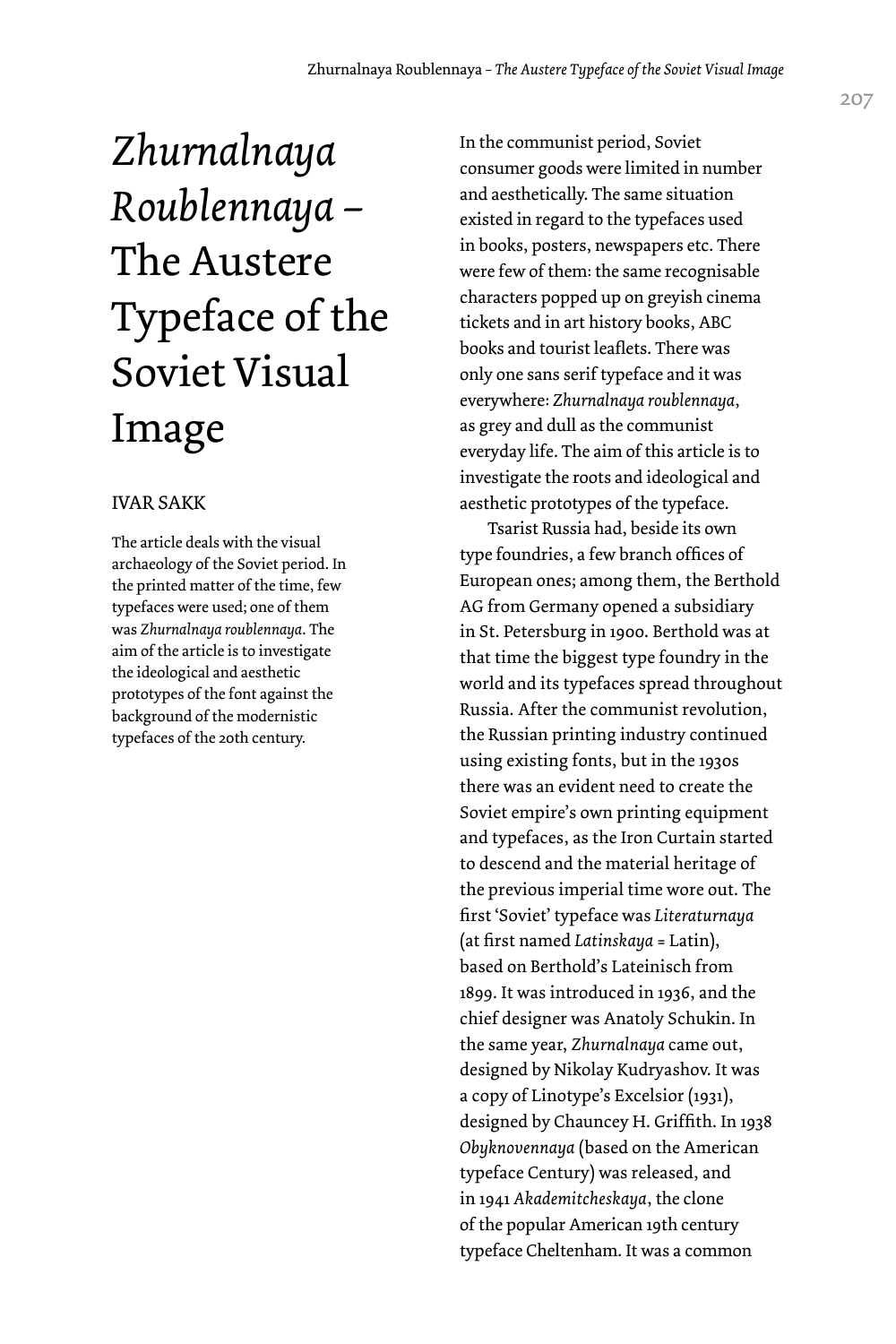*ivar sakk*

practice in the Soviet state to copy Western products and rename them.

*Zhurnalnaya roublennaya* (in English, Magazine Grotesque) was released in 1947. *Roublennaya* means 'chopped' in Russian – and in this case it is used to mean 'grotesque', 'gothic' or 'sans serif '. By the way, the above-mentioned *Zhurnalnaya* (meaning 'magazine' in Russian, Roman typeface, 1936) has no connection with our *Zhurnalnaya roublennaya,* which is a sans serif typeface, despite the bureaucrats' voluntary application of the name. Soviet sources list A. Schukin and V. Sidelnikov as the authors of the font. They also mention the German typeface Erbar, created by Jakob Erbar for the Ludwig and Mayer foundry in 1922, as a prototype.

Anatoly Schukin (1906–1994) was born in Moscow. He studied in VHUTEIN in 1928–1930. It was an applied art school, a type of German *Kunstgewerbeschule*, and a kind of Soviet Bauhaus. Schukin graduated from the Moscow Printing University in 1931 and after that spent nearly all his life working in the state-owned institute of printing and typeface design.

The year 1947 was an exceptional time for completing the process of releasing a typeface for industry. Presumably the process of designing had started before WWII, because the two years after the war clearly seems too short a period to complete all the preparation work necessary to release a font. But the Soviet Union was on the winner's side and removed several of Germany's metal and machine enterprises, which started their new life in Soviet cities. For example, the Opel car factory's production was continued in Moscow, and the Opel Kadett was renamed the *Moskvitsch*. Printing equipment and fonts were also a part of the metal and machine industry. Is it

possible that the Russians shut down the German type foundries and continued the production in Russia? Was Erbar converted to Russian characters and renamed *Zhurnalnaya roublennaya*?

## **Modernist typefaces in the 1920s and 1930s**

When Bauhaus members discussed the meaning and appearance of typefaces, they raised the question of form. Getting rid of ornament also meant beginning a search for essential shapes of letters. The square, circle and triangle were the geometrical figures that were accepted by modernists as possible shapes of characters. Although the essential geometry of type never reached the public, the process drove type foundries to initiate investigations. As a result, we have three 'stars' among typefaces, created in the 1920s.

Futura was released in 1927 by the Bauer foundry in Frankfurt. This typeface was described as *konstruktiv, klar, elegant*  and *neutral* and was designed for 'today and tomorrow'. Its author was Paul Renner, a book designer and teacher in the Munich Printing Trade School. Despite the fact that Futura seems geometrically elementary, Futura's rounded strokes change their radius several times.

Gill Sans was an English answer to the wave of creation of modernist typefaces on the mainland. Despite some of its characters (*O*, *M*, *A*) being more geometrically elementary than in Futura, its author Eric Gill brought so much calligraphic sense to the typeface that it is clearly humanistic.

The third early modernistic typeface is Kabel, designed by Rudolf Koch for the Klingspor foundry in Offenbach in 1927. With its ideally rounded O-s and e-s, it belongs to the above-described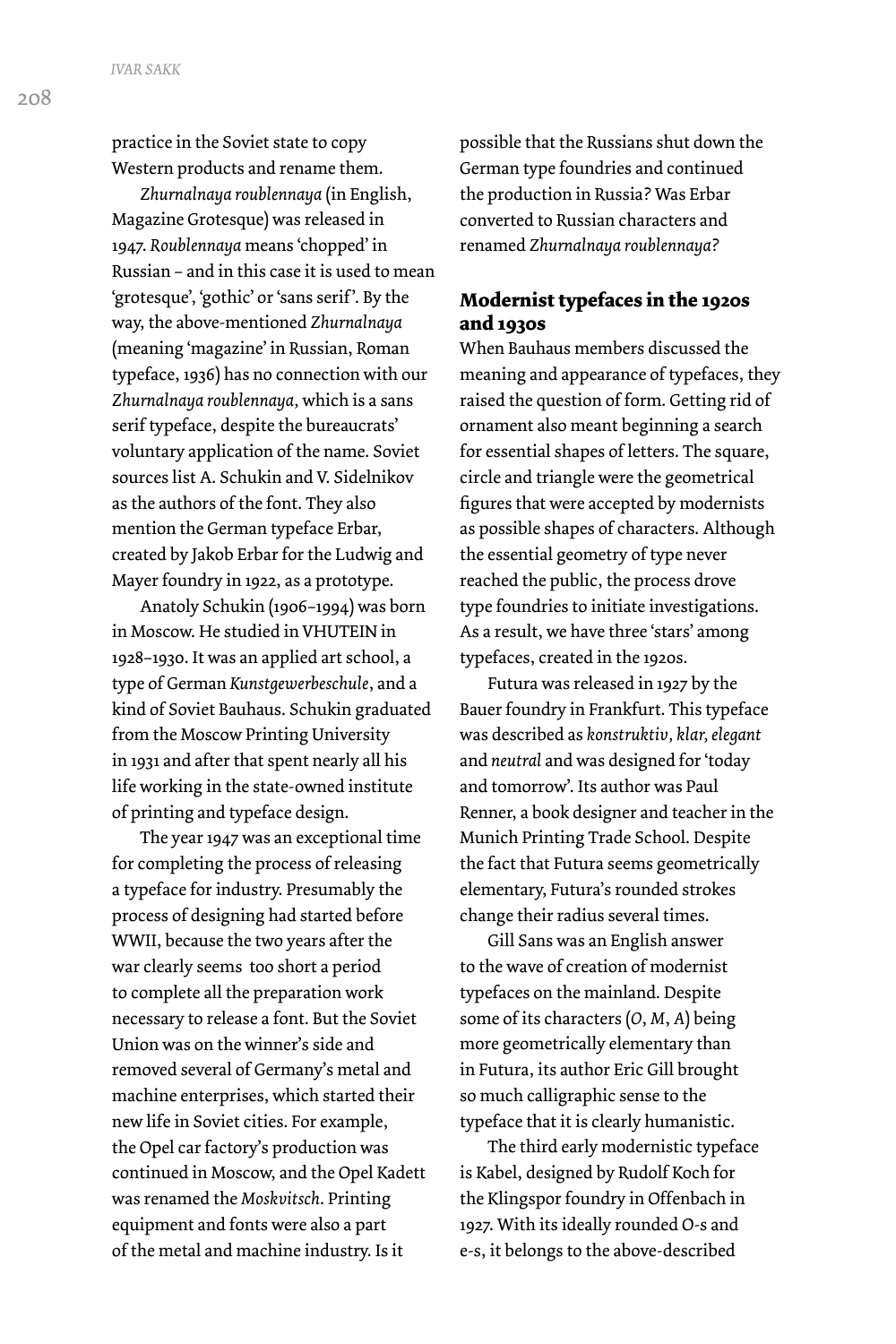geometrically elementary fonts of the period. Angle-cut strokes of straight characters give the feeling of broadnib pen lettering to this typeface.

Erbar has been mentioned as a prototype for *Zhurnalnaya roublennaya*. Designed by Jakob Erbar in 1922, it was very popular during the 1920s and 1930s in Europe. Its clear shapes, geometrical rounded characters and sober view fit nicely into the period's visual image. Nowadays, Erbar is rarely used. Perhaps the reason is Erbar's absence in the Letraset's library in the 1970s, or a delay in the digital fonts list in the 1990s. Although the text image of Erbar is well-suited to *Roublennaya*, the microshape of the letters is not the same. Erbar is too fancy to be the 'father' of *Zhurnalnaya roublennaya*.

There are some other typefaces that date from the same period. They are not as famous as those mentioned above, but are still used. One of them is Metro, designed by William Addison Dwiggins in 1930 for the Linotype company. Metro's appearance is comparable to Kabel, with its pointed triangular shapes, but differs in its onestoreyed *a* and *g*. From its birth, Metro was used as the corporate font of the Nivea company and still plays this role.

Nobel is a sans serif descended from the Amsterdam Type Foundry. It was designed by Sjoerd H. de Roos in 1929 and allegedly based on Berthold Grotesk, which came out in 1928. They are very similar, and it is also remarkable that Berthold Grotesk's *R*, *S* and *G* are very similar to *Zhurnalnaya roublennaya*. Berthold's typefaces, including Lateinisch, Herold, Hermes and others that were produced by the St. Petersburg branch office, were also in use after the Communist revolution. Berthold's art nouveau typeface Herold was

so widely used in Russia in the 1920s that it became a visual symbol of the 'heroic October days'. But in 1928 Berthold AG was beyond the Iron Curtain, and there were no matrices and punches of Berthold Grotesk available to be used in Moscow.

Other modernist typefaces of the period include the Stempel foundry's Neuzeit Grotesk (1928) by C. W. Pischiner (also called Stempel Sans). Stempel even published another sans serif in 1928: Elegant Grotesk by Hans Möhring. The Nebiolo foundry in Italy produced Semplicita (1931), Stephenson Blake created Granby (1930), and J. Wagner created Kristall (1930). The American answer to Futura was Tempo (1930), by Robert Hunter Middleton, a harmonic and elegant sans serif that is nearly forgotten today.

A typeface bearing the same early modernistic feeling is Super Grotesk, designed by Arno Drescher in 1932. It was manufactured by the Typoart foundry in Dresden. As it has no spectacular characters like Futura, Gill Sans or Kabel, it has received very little attention. As Dresden's Typoart was the only type foundry that survived WWII in East Germany, Super Grotesk became the 'corporate' typeface of the DDR. In some ways, it is comparable to *Zhurnalnaya roublennaya* – the same 'proletarian' aesthetics and austere image, and the same wide use everywhere, from bus tickets to scientific volumes. Shy and grey, overused and underestimated, it became the visual equivalent of communist Germany and fell into oblivion during the first decade of democracy after the reunification of Germany. But ten years later the wave of *Ostalgie* began, and young typographers started to digitise several fonts which were in use in the DDR. Super Grotesk enjoyed enormous attention – it was even digitised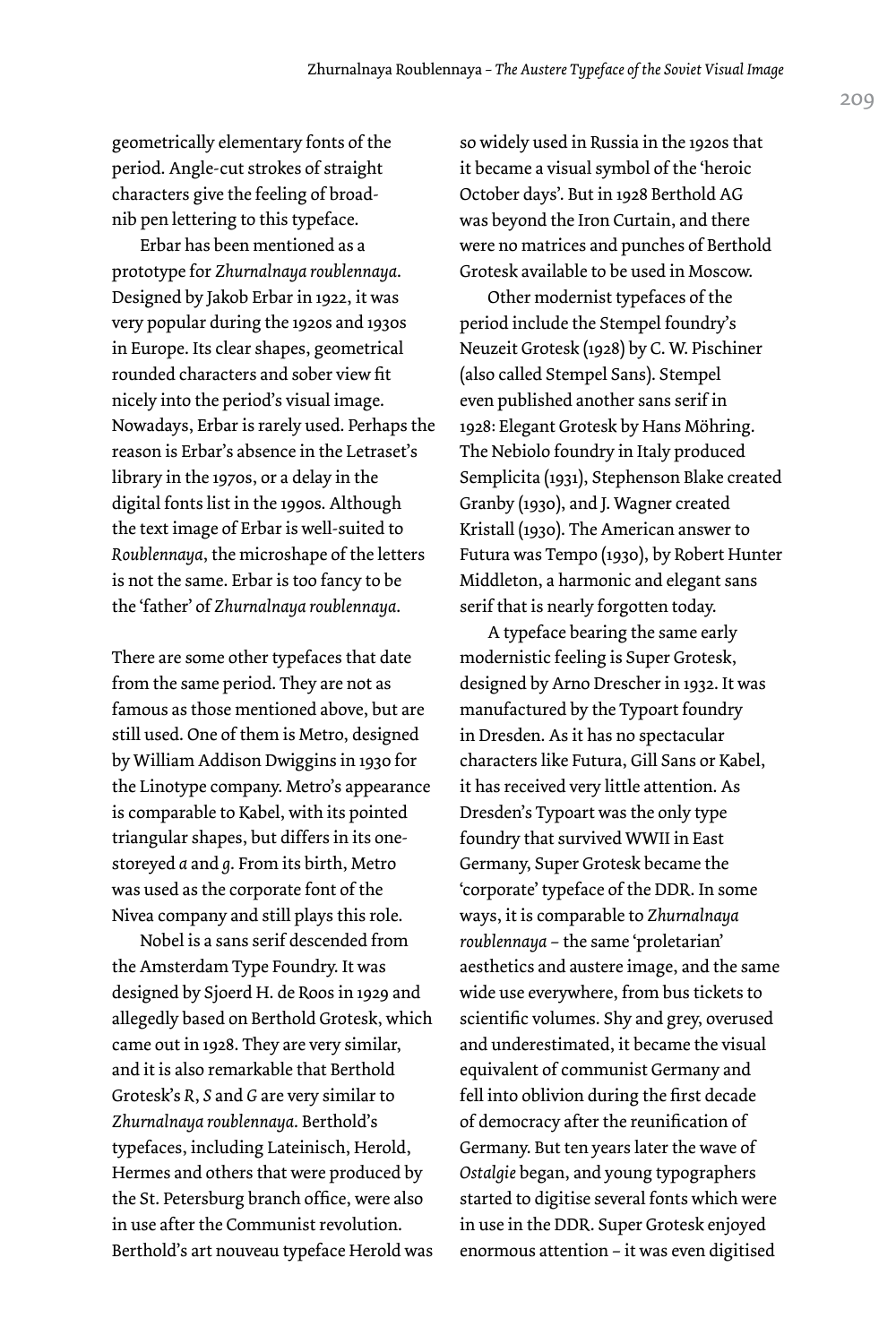twice: by Svend Smital of FontFont in 1999 (FF Super Grotesk) and by Nicolai Gogoll of Bitstream (Drescher Grotesk).

In comparing *Zhurnalnaya roublennaya* with the above-mentioned typefaces, it is evident that the most similar are Super Grotesk and Berthold Grotesk. The shapes of *a*, *s* and *R* are most alike, but the general appearance of the text is is also similar.

#### *Zhurnalnaya roublennaya*  **as a poor man's Futura**

*Zhurnalnaya roublennaya* appeared in a Latin version from the Leningrad Printing Equipment Factory in 1962, and became the common sans serif in Estonian printing offices for the next 30 years. On one hand, it was a newcomer in the Soviet typeface library and, on the other hand, there was no choice: the other available sans serif for machine typesetters was *Gazetnaya*, an extra condensed typeface based on Franklin Gothic Extra Condensed, which was not suitable for longer text setting. Therefore *Roublennaya* was mostly used pragmatically, without special aesthetic intention. In the Soviet-period design magazine *Kunst ja Kodu* (*Art and Home*), the text was set in *Roublennaya,* but the headlines were in handmade lettering Futura. That was the 'real' typeface in the designer's mind when he designed the layout of the pages. *Roublennaya* was used in the absence of the desired font, as a poor man's Futura.

Jüri Kaarma was almost the only graphic designer who used *Roublennaya* intentionally. He designed the magazine *Loomingu Raamatukogu* (*Looming's Library*) and used *Roublennaya* on the covers in 1980–1983. The same magazine was also published previously with the headlines in *Roublennaya,* but then the impression was

carried by colour and the writer's portrait. Kaarma trusted the essential quality of poor Soviet typeface and gave it the main role. To produce more powerful results, Kaarma took the photoset negatives and made the characters oversized, sometimes covering the entire cover. In this process, the letter contours became poor quality (scabrous), and this gave an 'industrial' image to the characters.

Another remarkable attempt to use *Zhurnalnaya roublennaya* dates from 1978, when Jüri Kaarma designed Juhan Viiding's book of verse *Ma olin Jüri Üdi*. The modest publication was set in poor Soviet typeface without any illustrative element. *Roublennaya* became the hero of the harsh layout and described, with intense power, the silent nightmare of the poet's childhood years: the Stalinist fifties.

### *Zhurnalnaya roublennaya*  **and the digital age**

At the beginning of the 1990s, when the digital age started, *Zhurnalnaya roublennaya* fell into obscurity. The Russian type foundry *ParaGraph* digitised it as early as 1991, but young Russian hackers were not acquainted with the type design details and used Futura as a base for the font, redrawing some less similar letter shapes. But the overall image was wrong and below standard. *Zhurnalnaya roublennaya* was renamed JournalSans, and the poor font is still available on the foundry's home page (the foundry's new name is *Paratype*).

The lack of a digital version of *Zhurnalnaya roublennaya* was noticeable in 2007 when the artist Marko Mäetamm exhibited his works at the Venice Biennial. Indrek Sirkel, who designed the artist's catalogue, needed some phenomenon for the visual expression of Mäetamm's